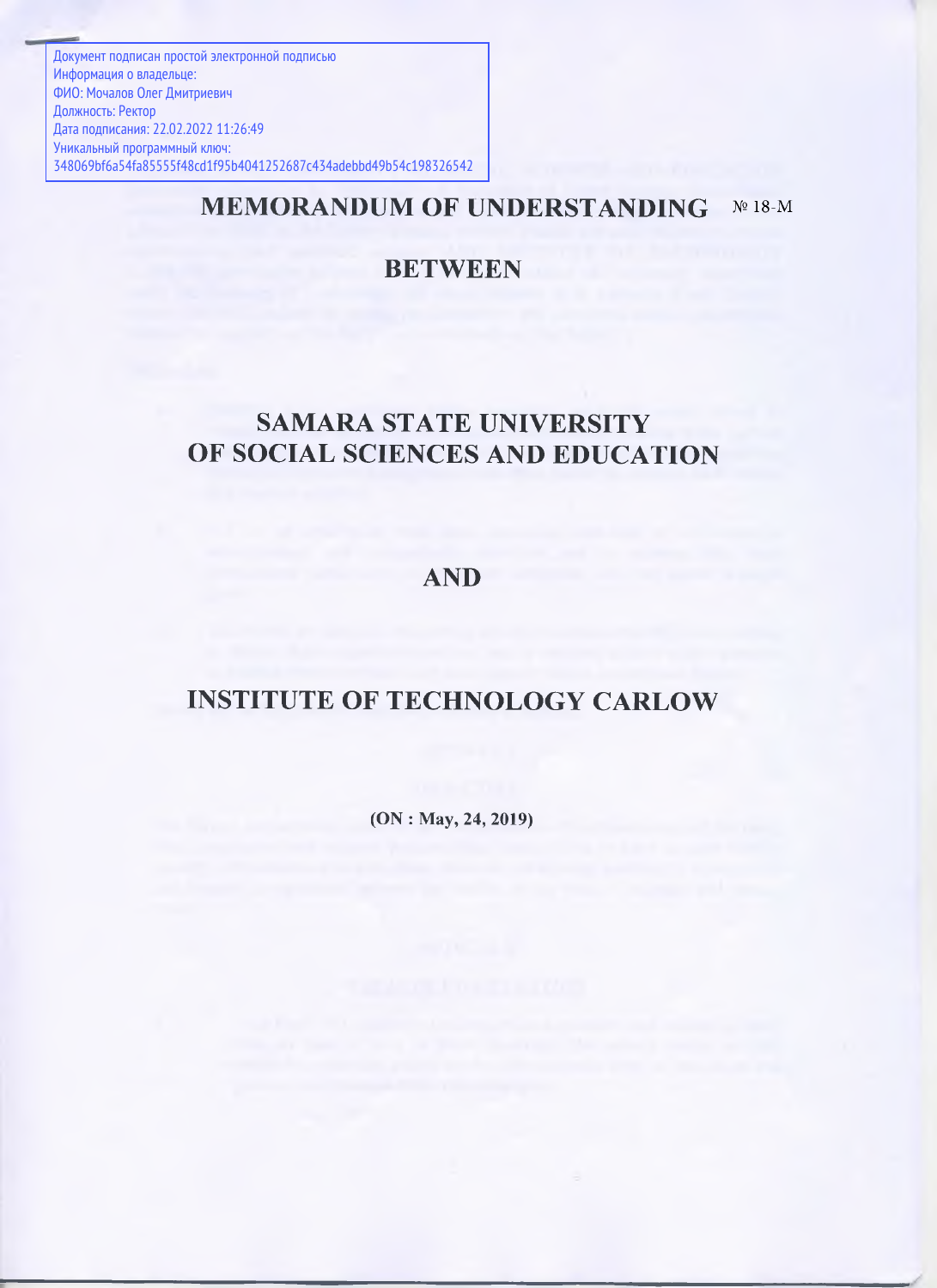SAMARA STATE UNIVERSITY Of SOCIAL SCIENCES AND EDUCATION (hereinafter referred to as "SSUSSE"), an institution of higher learning licensed and accredited by the Ministry of Education and Science of the Russian Federation whose address is at 65/67, ul. M.Gorkiy, Samara, 443099, Russia and shall include its lawful representatives and permitted assigns; AND INSTITUTE OF TECHNOLOGY CARLOW (hereinafter referred to as "ITC"), an Institute of Technology established under the Institutes of Technology Act whose address is at Kilkenny Road, Carlow, Ireland and shall include its lawful representatives and permitted assigns; (hereinafter referred to singularly as "the Party" and collectively as "the Parties"),

#### WHEREAS

- A. SSUSSE is an established higher education institution which strives to enhance and strengthen its internationalization linkage and has taken various initiatives to compliment its educational excellence. SSUSSE has entered into various collaborative arrangements with other parties to enhance its academic and research activities.
- B. ITC is an established third level institution dedicated to excellence in undergraduate and postgraduate education and to creating long term international partnerships in a manner consistent with our stated strategic goals.
- C. The Parties are desirous of entering into this Memorandum of Understanding to declare their respective intentions and to establish a basis of co-operation and collaboration between the Parties upon the terms as contained herein.

# HAVE REACHED AN UNDERSTANDING as follows:

### ARTICLE I

### **OBJECTIVE**

The Parties, subject to the terms of this Memorandum of Understanding and the laws, rules, regulations and national policies from time to time in force in each Party's country, will endeavour to strengthen, promote and develop particularly in academic and research co-operation between the Parties on the basis of equality and mutual benefit.

#### ARTICLE II

#### AREAS OF CO-OPERATION

1 Each Party will, subject to the laws, rules, regulations and national policies from to time to time in force, governing the subject matter in their respective countries, endeavour to take necessary steps to encourage and promote co-operation in the following areas: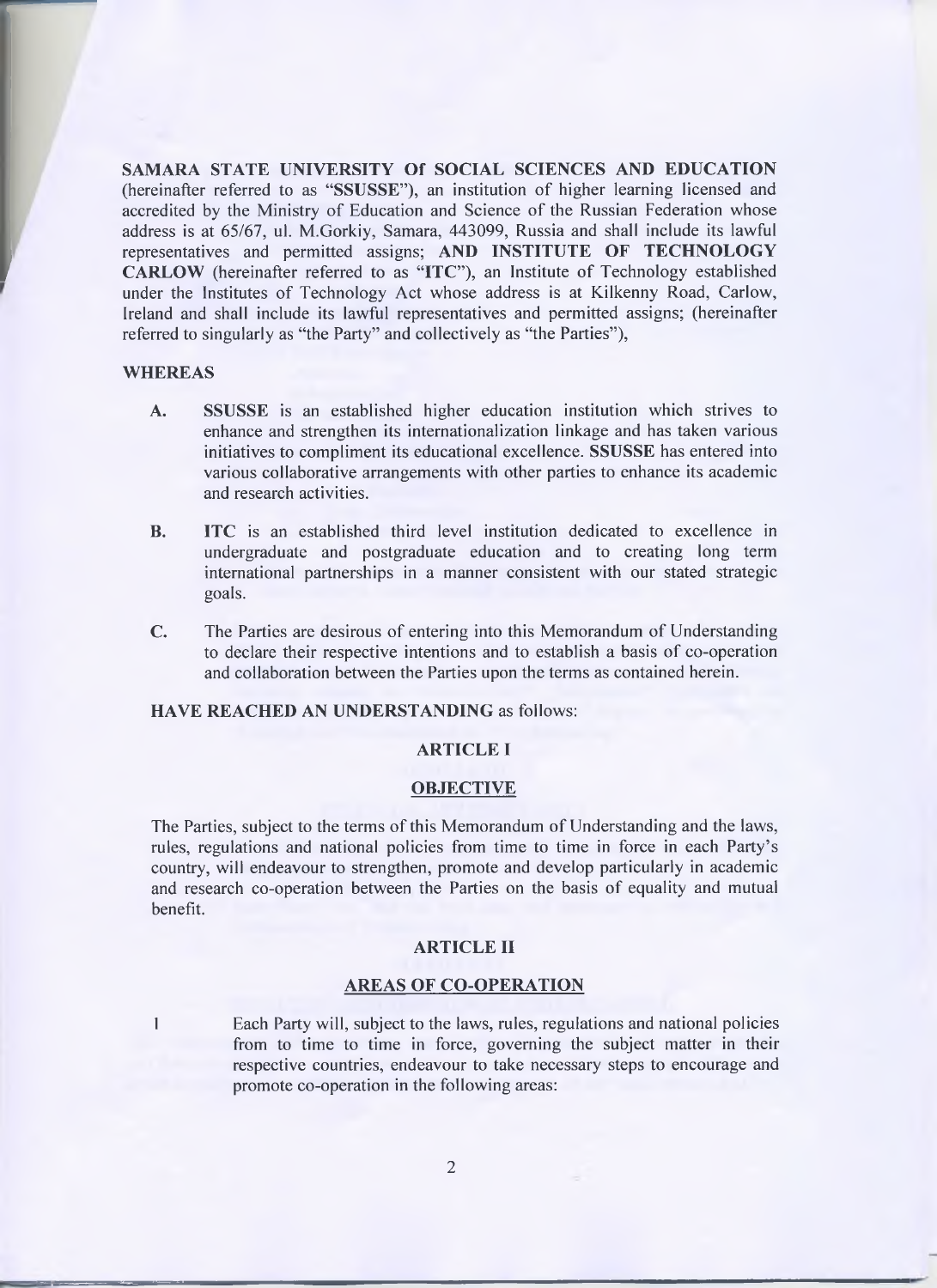- (a) An academic collaboration through.
	- (i) Visiting professor
	- (ii) External Academic Advisor
	- (iii) Student Exchange for
		- Industrial Attachment
		- Credit Transfer
		- Projects and dissertations
		- Cultural Exchange
	- (iv) Staff Exchange
		- -Academic
		- -Administration
		- -Sabbatical, and
- (b) A research collaboration through;
	- (i) Joint Research
	- (ii) Joint Collaboration
	- (iii) Split Program.
- (c) Short-term advance training programs and any other areas of cooperation to be mutually agreed upon by the Parties.
- 2. For the purpose of implementing the co-operation in respect of any areas stated in paragraph 1 the parties will enter into a legally binding agreement subject to terms and conditions as mutually agreed upon by the Parties including clauses on "confidentiality", "suspension", "protection of intellectual property rights" and "settlement of dispute" as contained in Annexure A of this Memorandum of Understanding.

# **ARTICLE III**

## **FINANCIAL ARRANGEMENTS**

- This Memorandum of Understanding will not give rise to any financial obligation by one Party to other
- 2. Each Party will bear its own cost and expenses in relation to this Memorandum of Understanding.

#### **ARTICLE IV**

#### **EFFECT OF MEMORANDUM OF UNDERSTANDING**

This Memorandum of Understanding serves only as a record of the Parties' intentions and does not constitute or create, and is not intended to constitute or create, obligations under domestic or international law and will not give rise to any legal process and will

**3**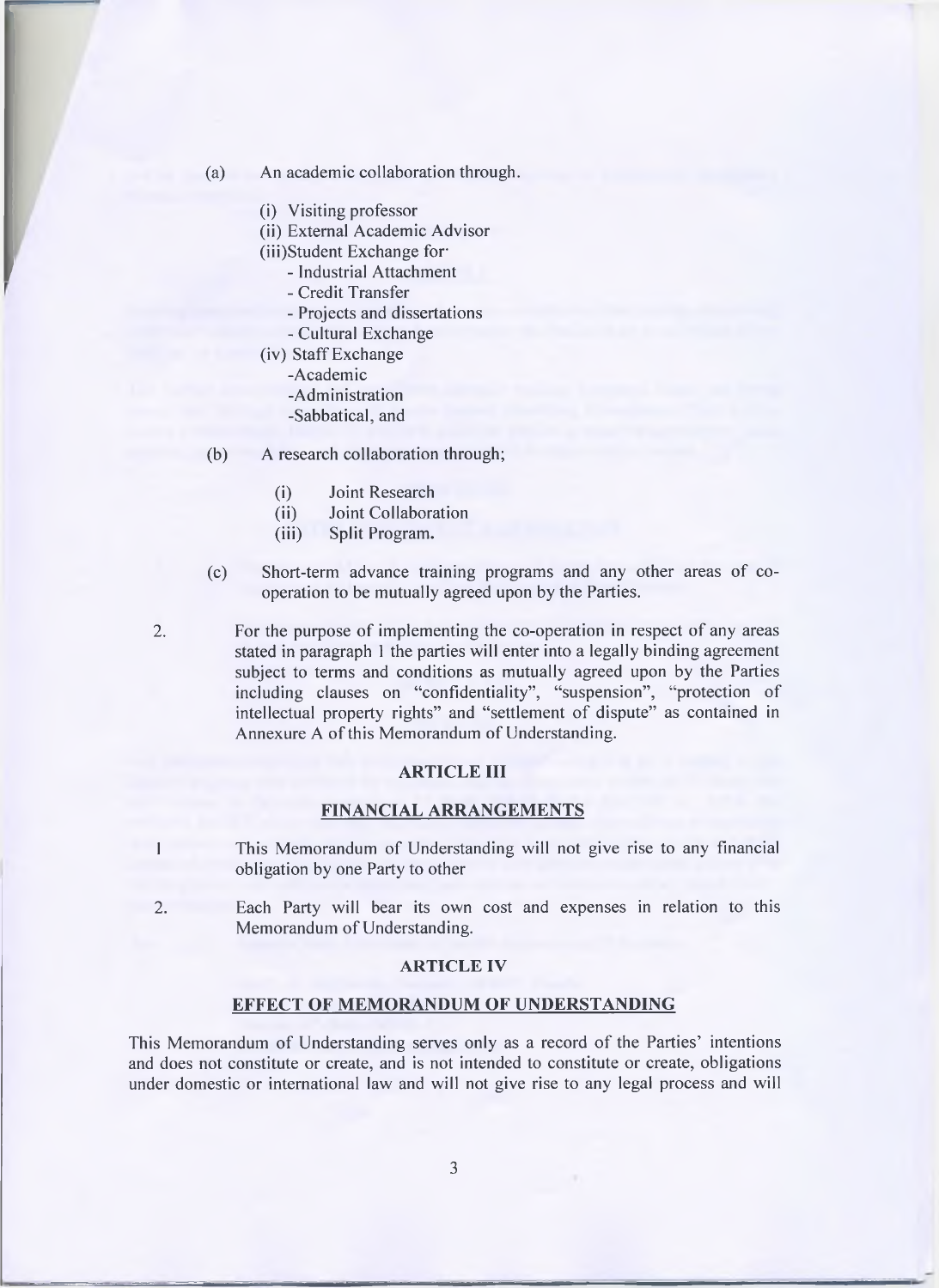not be deemed to constitute or create any legally binding or enforceable obligations, express or implied.

# **ARTICLE V**

#### **AGENCY**

Nothing contained herein is to be construed so as to constitute a joint venture partnership or formal business organization of any kind between the Parties or so to constitute either Party as the agent of the other

The Parties acknowledge that short term advance training programs from are being coordinated through the offices of Vector Ireland Marketing Consultancy (Unit 6, One Lower Leeson Street, Dublin 2) who will assist the parties in securing appropriate visas, sourcing accommodation and arranging transportation for their visit to Ireland.

## **ARTICLE VI**

#### **ENTRY INTO EFFECT AND DURATION**

- 1 This Memorandum of Understanding will come into effect on the date of signing and will remain in effect for a period of five (5) years.
- 2. This Memorandum of Understanding may be extended for a further period as may be agreed in writing by the Parties.

# **ARTICLE VII**

#### **NOTICES**

Any communication under this Memorandum of Understanding will be in writing in the English language and delivered by registered mail to the address or sent to the electronic mail address or facsimile number of **+7 (846) 269-59-72 for SSUSSE** or **+353- 59- 9175201 for ITC** as the case may be, shown below or to such other address or electronic mail address or facsimile number as either Party may have notified the sender and shall, unless otherwise provided herein, be deemed to be duly given or made when delivered to the recipient at such address or electronic mail address or facsimile number which is duly acknowledged:

**To: Samara State University of Social Sciences and Education**

**65\67, ul. M.Gorkiy, Samara, 443099, Russia Tel no: +7 (846) 207-44-00 Fax no: +7 (846) 269-59-72 Email address: [rectorat@sgspu.ru](mailto:rectorat@sgspu.ru)**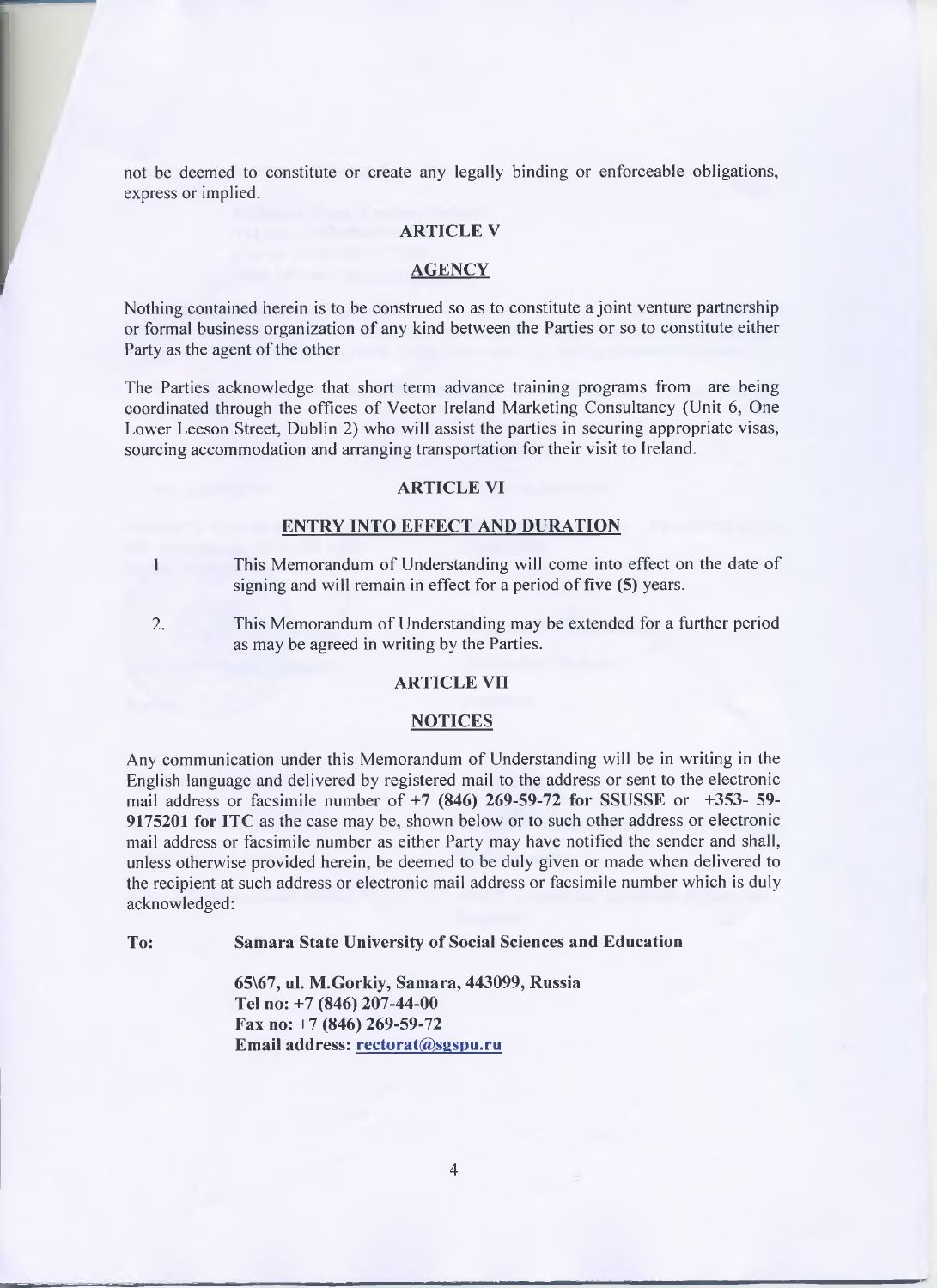# **To: Institute of Technology Carlow**

**Kilkenny Road, Carlow. Ireland Tel no : +353-59-9175205 Fax no : +353-59-9175201 mail address: [info@itcarlow.ie](mailto:info@itcarlow.ie)**

The foregoing record represents the understandings reached between the SAMARA STATE UNIVERSITY OF SOCIAL SCIENCES AND EDUCATION and the INSTITUTE OF TECHNOLOGY CARLOW upon the matters referred to therein.

IN WITNESS WHEREOF the Parties hereto have set their hands the day and year first above written.

SIGNED by SIGNED by

for and on behalf of for and on behalf of

SAMARA STATE UNIVERSITY<br>
OF SOCIAL SCIENCES AND 
CARLOW EDUCATION

**CARLOW** 

Prof. Dr. Oleg D. Mochalov Rectory

Patricia Mulco

**Dr.Patricia Mulcahy** 

**President** 

in the presence of

*'~ h*  $\sigma$ 

**Valeria V.Bondareva**

in the presence of

**David-Denieffe** 

**Head of International Office Vice-President for Academic Affairs and Registrar**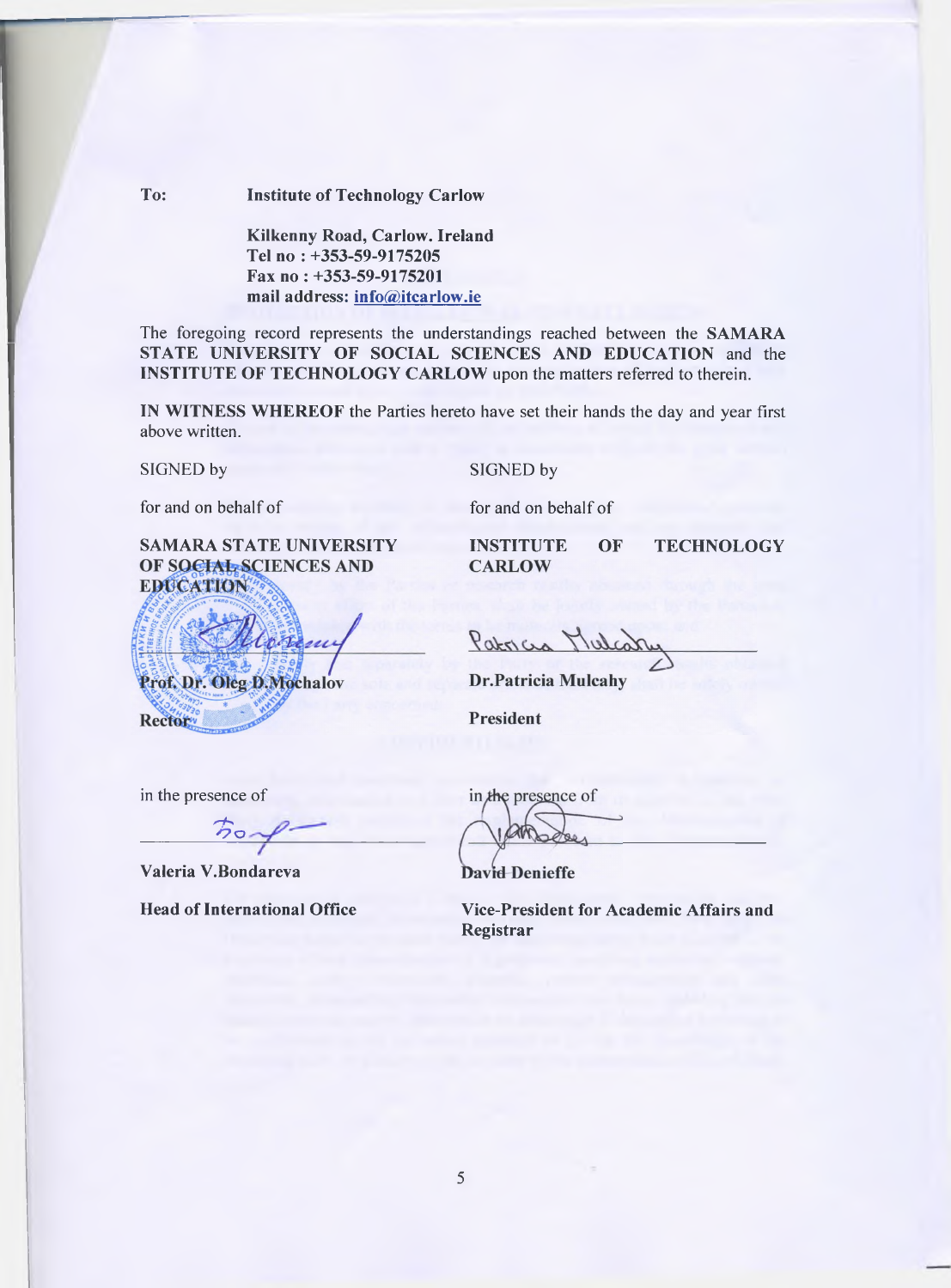### **ANNEXURE A**

### **PROTECTION OF INTELLECTUAL PROPERTY RIGHTS**

- 1 The protection of intellectual property rights shall be enforced in conformity with the respective national laws, rules and regulations of the Parties and with other international agreements signed by both Parties.
- 2. The use of the name, logo and/or official emblem of any of the Parties on any publication, document and/or paper is prohibited without the prior written approval of either Party
- 3. Notwithstanding anything in paragraph 1 above, the intellectual property rights in respect of any technological development, and any products and services development, carried out -
	- (i) jointly by the Parties or research results obtained through the joint activity effort of the Parties, shall be jointly owned by the Parties in accordance with the terms to be mutually agreed upon, and
	- (ii) solely and separately by the Party or the research results obtained through the sole and separate effort of the Party, shall be solely owned by the Party concerned.

# **CONFIDENTIALITY**

- 1 Each Party shall undertake to observe the confidentiality and secrecy of documents, information and other data received from or supplied to, the other Party during the period of the implementation of this Memorandum of Agreement or any other agreements made pursuant to this Memorandum of Agreement.
- 2. For purposes of paragraph 1 above, such documents, information and data include any document, information and data which is disclosed by a Party (the Disclosing party) to the other Party (the Receiving party) prior to, or after, the execution of this Memorandum of Agreement, involving technical, business, marketing, policy, know-how, planning, project management and other documents, information, data and/or solutions in any form, including but not limited to any document, information or data which is designated in writing to be confidential or by its nature intended to be for the knowledge of the Receiving party or if orally given, is given in the circumstances of confidence.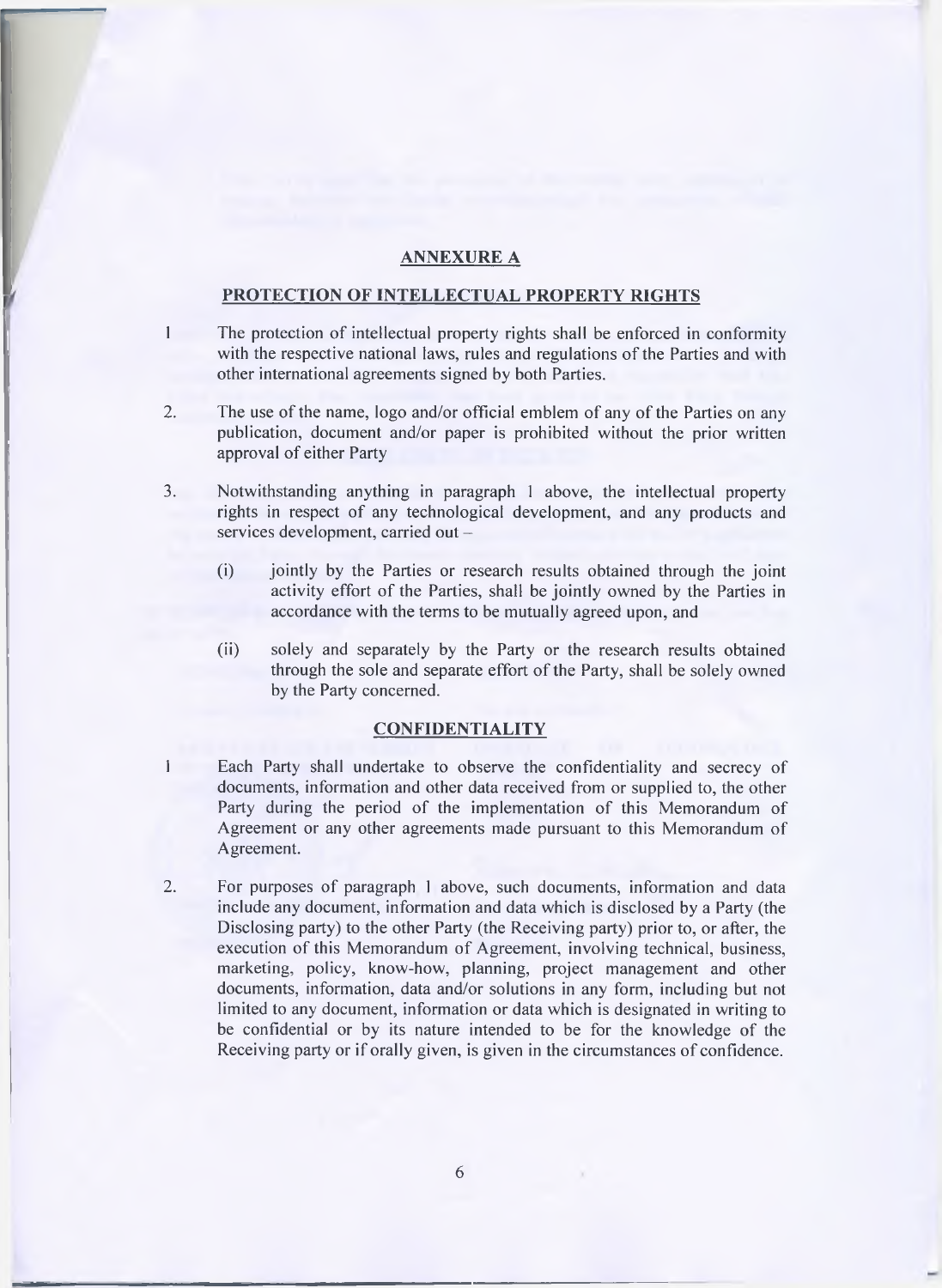**3.** Both Parties agree that the provisions of this Article shall continue to be binding between the Parties notwithstanding the termination of this Memorandum of Agreement.

#### SUSPENSION

Each Party reserves the right for reasons of national security, national interest, public order or public health to suspend temporarily, either in whole or in part, the implementation of this Memorandum of Agreement which suspension shall take effect immediately after notification has been given to the other Party through diplomatic channels.

#### **SETTLEMENT OF DISPUTES**

Any difference or dispute between the Parties concerning the interpretation and/or implementation and/or application of any of the provisions of this Memorandum of Agreement shall be settled amicably through mutual consultation and/or negotiations between the Parties through diplomatic channels, without reference to any third party or international tribunal.

IN WITNESS WHEREOF the Parties hereto have set their hands the day and year first above written.

SIGNED by SIGNED by

For and on behalf of For and on behalf of

SAMARA STATE UNIVERSITY INSTITUTE OF TECHNOLOGY OF SOCIAL SCIENCES AND **EDUCATION** 

**CARLOW** 

Prof. Dr. Oleg D. Mochalov **Rector** 

Parria Mulco

Dr. Patricia Mulcahy

**President**